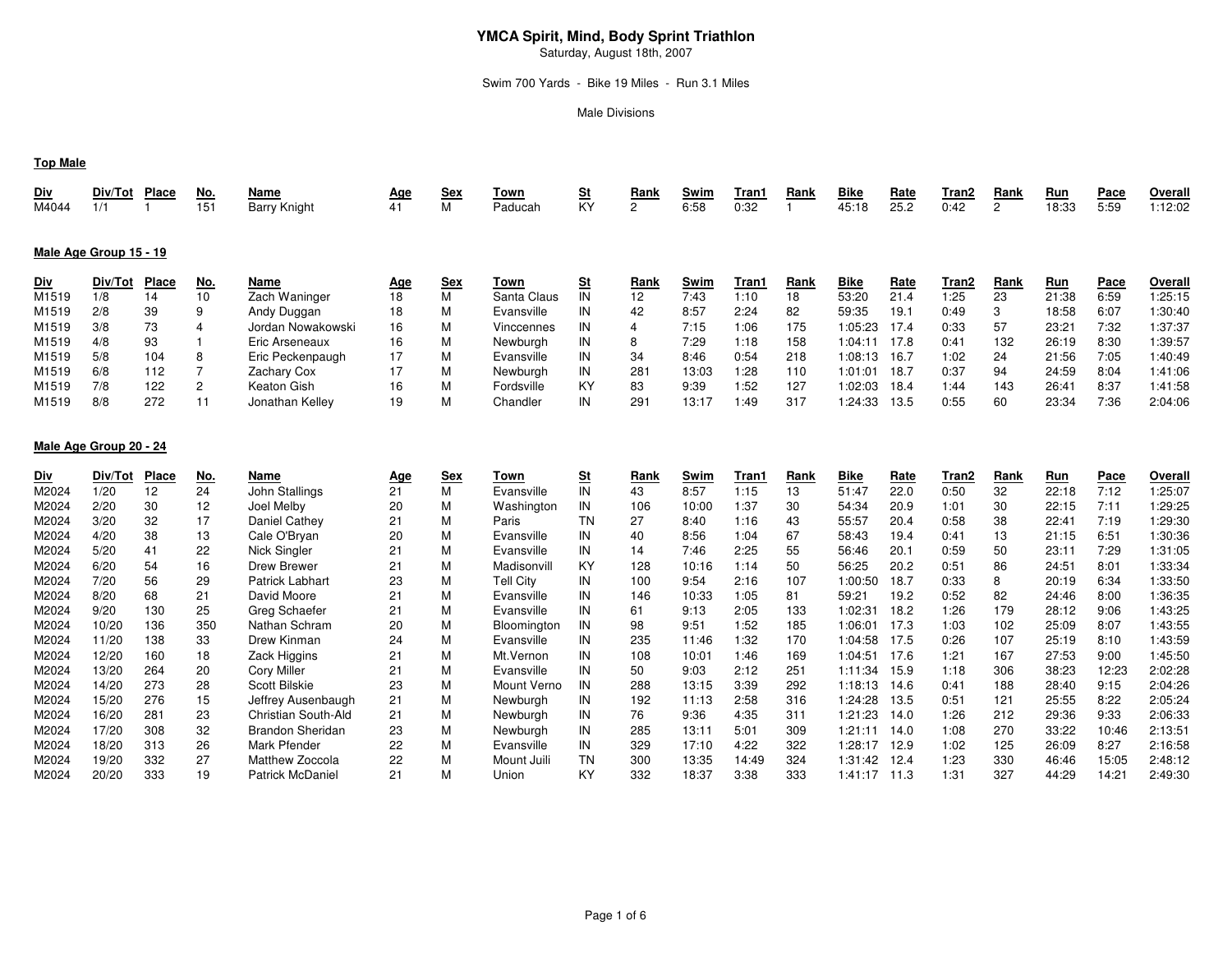# **YMCA Spirit, Mind, Body Sprint Triathlon**

Saturday, August 18th, 2007

### Swim 700 Yards - Bike 19 Miles - Run 3.1 Miles

Male Divisions

## **Male Age Group 25 - 29**

| <u>Div</u> | Div/Tot | Place | <u>No.</u> | Name                       | <u>Age</u> | Sex | Town        | <u>St</u> | Rank | Swim  | Tran1 | Rank | Bike    | Rate | Tran2 | Rank | Run   | Pace  | Overall |
|------------|---------|-------|------------|----------------------------|------------|-----|-------------|-----------|------|-------|-------|------|---------|------|-------|------|-------|-------|---------|
| M2529      | 1/28    | 3     | 34         | <b>Matthew Bartsch</b>     | 25         | м   | Evansville  | IN        | 47   | 9:01  | 2:03  |      | 50:14   | 22.7 | 1:24  |      | 18:27 | 5:58  | 1:21:08 |
| M2529      | 2/28    | 6     | 43         | <b>Richard Murphy</b>      | 26         | м   | Humboldt    | <b>TN</b> | 110  | 10:03 | 1:10  |      | 47:29   | 24.0 | 0:56  | 48   | 23:02 | 7:26  | 1:22:38 |
| M2529      | 3/28    |       | 49         | <b>Christopher Crowley</b> | 27         | м   | Newburgh    | IN        | 6    | 7:21  | 0:43  |      | 50:58   | 22.4 | 0:46  | 44   | 22:54 | 7:23  | 1:22:40 |
| M2529      | 4/28    | 29    | 41         | <b>Andy Martin</b>         | 26         | м   | Evansville  | IN        | 59   | 9:11  | 1:30  | 25   | 54:28   | 20.9 | 0:57  | 45   | 22:56 | 7:24  | 1:29:00 |
| M2529      | 5/28    | 33    | 35         | Kyle Dodd                  | 25         | M   | Newburgh    | IN        | 29   | 8:43  | 1:11  | 34   | 54:46   | 20.8 | 0:54  | 72   | 24:06 | 7:47  | 1:29:37 |
| M2529      | 6/28    | 35    | 44         | Matt Nason                 | 26         | м   | Humboldt    | ΤN        | 46   | 9:00  | 1:08  | 21   | 53:38   | 21.3 | 1:05  | 97   | 25:03 | 8:05  | 1:29:52 |
| M2529      | 7/28    | 50    | 57         | <b>Tyler Vandeventer</b>   | 29         | M   | Newburgh    | IN        | 36   | 8:50  | 2:59  | 62   | 57:58   | 19.7 | 1:08  | 29   | 22:15 | 7:11  | 1:33:08 |
| M2529      | 8/28    | 53    | 40         | Jason Fuchs                | 26         | M   | Evansville  | IN        | 115  | 10:10 | 1:15  | 92   | 1:00:05 | 19.0 | 0:51  | 12   | 21:11 | 6:50  | 1:33:29 |
| M2529      | 9/28    | 62    | 56         | Zach Snyder                | 28         | M   | Evansville  | IN        | 26   | 8:37  | 2:02  | 56   | 57:02   | 20.0 | 1:08  | 141  | 26:36 | 8:35  | 1:35:23 |
| M2529      | 10/28   | 65    | 60         | <b>Richard Hubbs</b>       | 29         | M   | Ferdinand   | IN        | 132  | 10:19 | 1:53  | 76   | 59:10   | 19.3 | 1:28  | 58   | 23:27 | 7:34  | 1:36:15 |
| M2529      | 11/28   | 67    | 45         | <b>Cliff Nurrenbern</b>    | 26         | м   | Newburgh    | IN        | 44   | 8:59  | 1:41  | 85   | 59:44   | 19.1 | 1:31  | 78   | 24:40 | 7:58  | 1:36:33 |
| M2529      | 12/28   | 69    | 349        | Paul Smith                 | 25         | M   | Bloomington | IN        | 142  | 10:29 | 1:22  | 93   | 1:00:06 | 19.0 | 0:41  | 70   | 24:03 | 7:46  | 1:36:38 |
| M2529      | 13/28   | 77    | 47         | John Back                  | 27         | м   | Evansville  | IN        | 111  | 10:05 | 2:14  | 123  | 1:01:51 | 18.4 | 0:47  | 47   | 22:58 | 7:25  | 1:37:52 |
| M2529      | 14/28   | 101   | 37         | Brandon Riecken            | 25         | M   | Evansville  | IN        | 16   | 7:59  | 1:32  | 126  | 1:02:03 | 18.4 | 1:13  | 161  | 27:40 | 8:56  | 1:40:25 |
| M2529      | 15/28   | 103   | 42         | <b>Matthew McKenzie</b>    | 26         | м   | Jackson     | TN        | 51   | 9:04  | 1:23  | 72   | 59:00   | 19.3 | 0:53  | 234  | 30:25 | 9:49  | 1:40:43 |
| M2529      | 16/28   | 121   | 53         | Wesley Laake               | 28         | M   | Ferdinand   | IN        | 227  | 11:42 | 1:52  | 79   | 59:16   | 19.2 | 1:12  | 169  | 27:56 | 9:01  | 1:41:56 |
| M2529      | 17/28   | 124   | 58         | Cory Waldroup              | 29         | M   | Cabot       | AR        | 250  | 12:04 | 1:14  | 113  | 1:01:10 | 18.6 | 0:43  | 155  | 27:20 | 8:49  | 1:42:29 |
| M2529      | 18/28   | 149   | 52         | Kyle Nichols               | 27         | M   | Evansville  | IN        | 242  | 11:52 | 1:55  | 184  | 1:06:00 | 17.3 | 1:27  | 66   | 23:50 | 7:42  | 1:45:02 |
| M2529      | 19/28   | 161   | 39         | Scott Bosma                | 26         | M   | Newburgh    | IN        | 264  | 12:28 | 1:46  | 101  | 1:00:34 | 18.8 | 1:48  | 207  | 29:22 | 9:29  | 1:45:56 |
| M2529      | 20/28   | 168   | 54         | Nathan Schoonover          | 28         | M   | Oakland Cit | IN        | 125  | 10:14 | 1:42  | 230  | 1:09:03 | 16.5 | 0:38  | 96   | 25:02 | 8:05  | 1:46:37 |
| M2529      | 21/28   | 221   | 36         | Justin Montgomery          | 25         | M   | Newburgh    | IN        | 283  | 13:07 | 2:02  | 203  | 1:07:10 | 17.0 | 1:48  | 215  | 29:40 | 9:35  | 1:53:46 |
| M2529      | 22/28   | 227   | 38         | <b>Timothy Carter</b>      | 25         | м   | Medora      | IN        | 225  | 11:40 | 2:06  | 167  | 1:04:50 | 17.6 | 1:31  | 278  | 33:56 | 10:57 | 1:54:01 |
| M2529      | 23/28   | 241   | 59         | Derek Wallce               | 29         | M   | Cadiz       | KY        | 322  | 15:38 | 1:25  | 213  | 1:07:53 | 16.8 | 0:56  | 236  | 30:31 | 9:51  | 1:56:20 |
| M2529      | 24/28   | 242   | 55         | <b>Drew Sills</b>          | 28         | м   | Evansville  | IN        | 172  | 10:54 | 2:43  | 279  | 1:15:18 | 15.1 | 0:54  | 148  | 26:54 | 8:41  | 1:56:40 |
| M2529      | 25/28   | 243   | 351        | <b>Michael Carter</b>      | 27         | м   | Vincennes   | IN        | 256  | 12:10 | 2:03  | 250  | 1:11:23 | 16.0 | 1:04  | 237  | 30:32 | 9:51  | 1:57:10 |
| M2529      | 26/28   | 248   | 46         | <b>Chad Turner</b>         | 26         | M   | Louisville  | KY        | 171  | 10:53 | 1:53  | 260  | 1:12:41 | 15.7 | 1:07  | 247  | 31:23 | 10:08 | 1:57:54 |
| M2529      | 27/28   | 274   | 48         | Aaron Cashmer              | 27         | M   | Evansville  | IN        | 145  | 10:33 | 2:37  | 291  | 1:18:01 | 14.6 | 1:24  | 257  | 31:58 | 10:19 | 2:04:30 |
| M2529      | 28/28   | 301   | 50         | Jason Fischer              | 27         | м   | Evansville  | IN        | 314  | 14:18 | 3:58  | 314  | 1:23:12 | 13.7 | 1:23  | 185  | 28:30 | 9:12  | 2:11:19 |

## **Male Age Group 30 - 34**

| <u>Div</u> | Div/Tot | Place | <u>No.</u> | Name                   | <u>Age</u> | <u>Sex</u> | Town        | <u>St</u> | Rank | Swim  | Tran1 | Rank | Bike    | <u>Rate</u> | Tran2 | Rank | <u>Run</u> | Pace | Overall |
|------------|---------|-------|------------|------------------------|------------|------------|-------------|-----------|------|-------|-------|------|---------|-------------|-------|------|------------|------|---------|
| M3034      | 1/28    | 10    | 69         | Danny Clark            | 32         | м          | Avon        |           | 25   | 8:30  | 0:55  |      | 52:56   | 21.5        | 0:35  |      | 21:02      | 6:48 | 1:23:57 |
| M3034      | 2/28    |       | 63         | <b>Brock Bolerjack</b> | 30         | м          | Carmi       |           | 82   | 9:38  | 1:00  |      | 50:39   | 22.5        | 0:59  | 26   | 22:06      | 7:08 | 1:24:21 |
| M3034      | 3/28    | 21    | 73         | Chris Pollard          | 32         | м          | Carmi       |           | 64   | 9:19  | 0:55  |      | 55:16   | 20.6        | 0:48  | 10   | 20:58      | 6:46 | 1:27:14 |
| M3034      | 4/28    | 25    | 68         | Dustin Bradley         | 32         | м          | Jasper      |           | 89   | 9:46  | 0:50  | 12   | 51:41   | 22.1        | 1:15  | 103  | 25:12      | 8:08 | 1:28:42 |
| M3034      | 5/28    | 26    | 66         | Kevin Odonohue         | 31         | м          | Newburah    | IN        | 136  | 10:24 | 2:06  |      | 51:20   | 22.2        | 0:57  | 68   | 23:58      | 7:44 | 1:28:42 |
| M3034      | 6/28    | 52    | 82         | <b>Brian Deputy</b>    | 34         | м          | Newburgh    | IN        | 168  | 10:51 | 2:31  | 36   | 54:54   | 20.8        | 1:09  | 71   | 24:05      | 7:46 | 1:33:28 |
| M3034      | 7/28    | 74    | 83         | Gabriel Golba          | 34         | м          | Evansville  | IN        | 209  | 11:26 | 2:43  | 115  | 1:01:18 | 18.6        | 0:58  | 15   | 21:19      | 6:53 | 1:37:42 |
| M3034      | 8/28    | 78    | 85         | Chris Hubbard          | 34         | м          | Mount Carme |           | 141  | 10:28 | 1:22  | 38   | 55:23   | 20.6        | 1:22  | 216  | 29:42      | 9:35 | 1:38:15 |
| M3034      | 9/28    | 82    | 84         | Jeff Hinson            | 34         | м          | Rockport    | IN        | 96   | 9:51  | 2:07  | 89   | 1:00:03 | 19.0        | 0:58  | 111  | 25:28      | 8:13 | 1:38:25 |
| M3034      | 10/28   | 83    | 76         | Karl Hinson            | 33         | м          | Ferdinand   | IN        | 164  | 10:49 | 1:39  | 98   | 1:00:25 | 18.9        | 0:41  | 88   | 24:53      | 8:02 | 1:38:25 |
| M3034      | 11/28   | 102   | 78         | Dennis Nobles          | 33         | м          | Evansville  | IN        | 35   | 8:50  | 1:11  | 144  | 1:03:21 | 18.0        | 1:00  | 128  | 26:15      | 8:28 | 1:40:34 |
| M3034      | 12/28   | 119   | 61         | Brian Arthur           | 30         | м          | Pendleton   | IN        | 93   | 9:49  | 1:17  | 186  | 1:06:02 | 17.3        | 1:30  | 51   | 23:1       | 7:29 | 1:41:46 |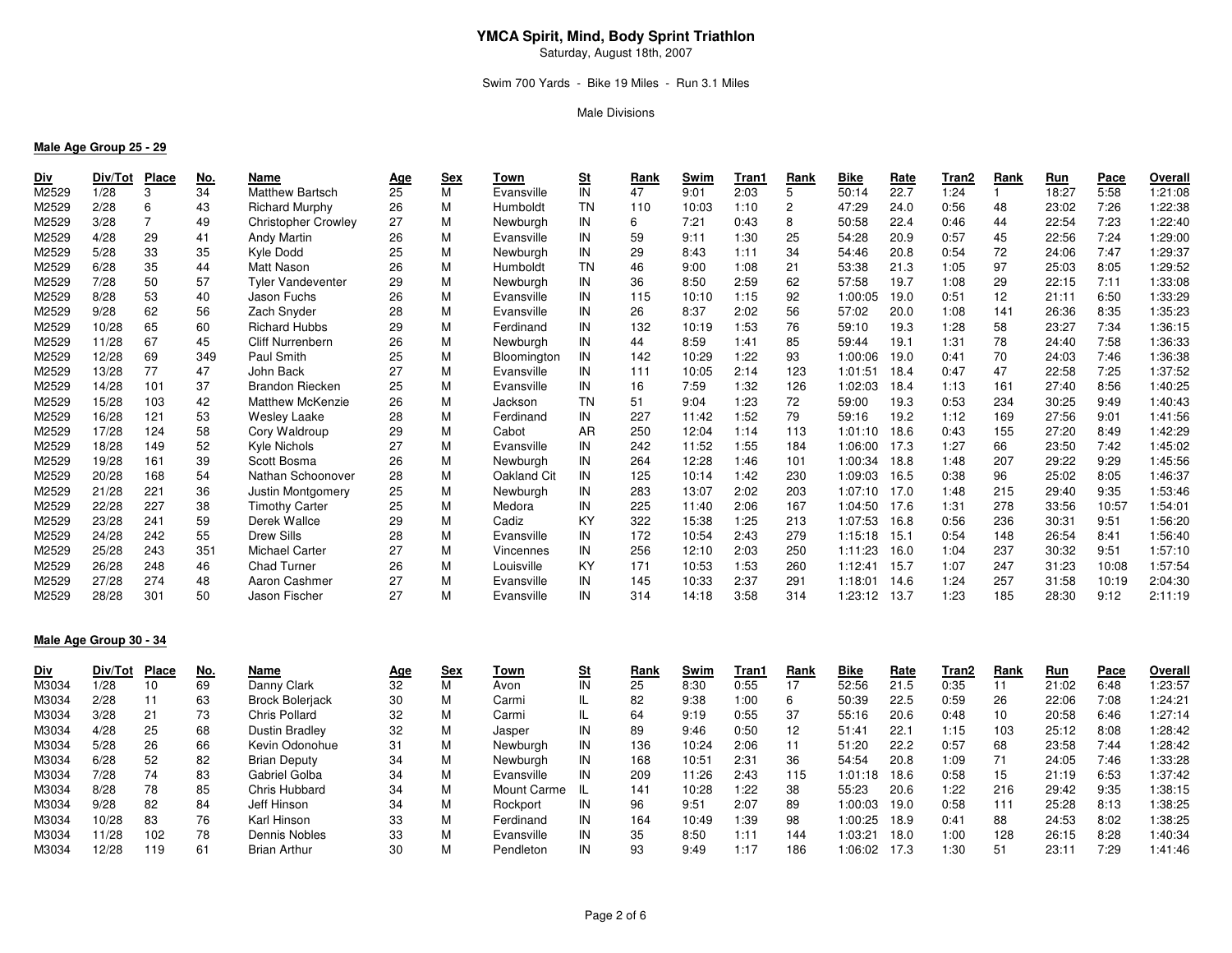# **YMCA Spirit, Mind, Body Sprint Triathlon** Saturday, August 18th, 2007

# Swim 700 Yards - Bike 19 Miles - Run 3.1 Miles

#### Male Divisions

| M3034 | 13/28 | 120 | 88 | Scot Pemberton         | 34 | М | Lynnville  | IN  | 226 | 11:41 | 1:51 | 100 | 1:00:30<br>18.8 | 1:00 | 144 | 26:47 | 8:39  | 1:41:48 |
|-------|-------|-----|----|------------------------|----|---|------------|-----|-----|-------|------|-----|-----------------|------|-----|-------|-------|---------|
| M3034 | 14/28 | 152 | 79 | Joe Schlosser          | 33 | м | Evansville | IN  | 119 | 10:12 | 2:56 | 148 | 1:03:36 17.9    | 1:32 | 151 | 27:00 | 8:43  | 1:45:14 |
| M3034 | 15/28 | 153 | 67 | Joshua T. Pack         | 31 | М | Evansville | IN  | 66  | 9:22  | 1:50 | 176 | 1:05:24 17.4    | 0:35 | 175 | 28:04 | 9:04  | 1:45:14 |
| M3034 | 16/28 | 174 | 89 | Joe Wilkerson          | 34 | М | Newburgh   | IN  | 81  | 9:38  | 2:23 | 145 | 1:03:23<br>18.0 | 1:03 | 242 | 30:58 | 10:00 | 1:47:24 |
| M3034 | 17/28 | 178 | 80 | <b>Matt Bullock</b>    | 34 | м | Evansville | IN. | 182 | 11:05 | 2:14 | 131 | 1:02:22<br>18.3 | 1:50 | 235 | 30:31 | 9:51  | 1:48:01 |
| M3034 | 18/28 | 193 | 62 | <b>Brent Berneking</b> | 30 | м | Evansville | IN  | 299 | 13:34 | 4:14 | 142 | 1:03:15<br>18.0 | 1:10 | 153 | 27:10 | 8:46  | 1:49:20 |
| M3034 | 19/28 | 212 | 77 | Andrew Kremer          | 33 | M | Evansville | IN  | 137 | 10:25 | 2:40 | 227 | 1:08:56<br>16.5 | 0:55 | 213 | 29:38 | 9:34  | 1:52:31 |
| M3034 | 20/28 | 228 | 75 | Michael Happel         | 33 | м | Conway     | AR  | 214 | 11:28 | 1:32 | 206 | 1:07:16<br>16.9 | 1:49 | 256 | 31:57 | 10:19 | 1:54:01 |
| M3034 | 21/28 | 229 | 64 | Michael Peerman        | 30 | М | Boonville  | ΙN  | 210 | 11:27 | 3:14 | 222 | 1:08:33<br>16.6 | 0:56 | 227 | 30:06 | 9:43  | 1:54:14 |
| M3034 | 22/28 | 235 | 86 | Rvan McKinnev          | 34 | м | Newburgh   | IN  | 277 | 12:47 | 2:18 | 220 | 1:08:27<br>16.7 | 1:22 | 223 | 30:01 | 9:41  | 1:54:52 |
| M3034 | 23/28 | 245 | 87 | Stephen Orsburn        | 34 | М | Newburgh   | IN  | 284 | 13:08 | 2:10 | 253 | 1:11:59<br>15.8 | 1:04 | 195 | 28:59 | 9:21  | 1:57:17 |
| M3034 | 24/28 | 252 | 81 | Dain Carr              | 34 | М | Evansville | IN. | 178 | 11:02 | 1:55 | 236 | 1:09:53<br>16.3 | 1:31 | 283 | 34:51 | 11:15 | 1:59:10 |
| M3034 | 25/28 | 258 | 74 | John Sieb              | 32 | м | Evansville | IN  | 248 | 11:56 | 4:26 | 192 | 1:06:33<br>17.1 | 3:35 | 284 | 34:56 | 11:16 | 2:01:23 |
| M3034 | 26/28 | 259 | 65 | Erik Hughes            | 31 | M | Evansville | IN  | 23  | 8:29  | 2:32 | 266 | 1:13:08<br>15.6 | 1:26 | 290 | 35:57 | 11:36 | 2:01:29 |
| M3034 | 27/28 | 310 | 70 | Chad Hart              | 32 | м | Boonville  | ΙN  | 213 | 11:28 | 2:36 | 298 | 1:19:11<br>14.4 | 0:57 | 322 | 41:32 | 13:24 | 2:15:42 |
| M3034 | 28/28 | 331 | 72 | Michael McColl         | 32 | м | Midway     | KY  | 236 | 11:47 | 3:34 | 328 | 1:36:12 11.9    | 1:14 | 332 | 53:46 | 17:21 | 2:46:30 |
|       |       |     |    |                        |    |   |            |     |     |       |      |     |                 |      |     |       |       |         |

#### **Male Age Group 35 - 39**

| <u>Div</u> | Div/Tot | Place | <u>No.</u> | Name                 | <u>Age</u> | <u>Sex</u> | Town             | <u>St</u> | Rank | Swim  | Tran1 | Rank | <u>Bike</u> | Rate | Tran2 | Rank | Run   | <b>Pace</b> | Overall |
|------------|---------|-------|------------|----------------------|------------|------------|------------------|-----------|------|-------|-------|------|-------------|------|-------|------|-------|-------------|---------|
| M3539      | 1/45    |       | 95         | Nathan Long          | 35         | М          | Newburgh         | IN        | 70   | 9:28  | 1:11  | 3    | 48:22       | 23.6 | 0:51  | 20   | 21:30 | 6:57        | 1:21:20 |
| M3539      | 2/45    | 13    | 352        | Mike Hilliard        | 37         | м          | Evansville       | IN        | 58   | 9:11  | 0:57  | 33   | 54:42       | 20.8 | 0:52  |      | 19:31 | 6:18        | 1:25:11 |
| M3539      | 3/45    | 19    | 98         | Craig Haseman        | 36         | м          | Evansville       | IN        | 10   | 7:36  | 1:31  | 39   | 55:39       | 20.5 | 1:07  | 14   | 21:15 | 6:52        | 1:27:05 |
| M3539      | 4/45    | 23    | 101        | <b>Travis Marx</b>   | 36         | м          | Evansville       | IN        | 69   | 9:25  | 1:20  | 48   | 56:21       | 20.2 | 0:34  |      | 20:13 | 6:32        | 1:27:51 |
| M3539      | 5/45    | 36    | 106        | Mark Worstell        | 36         | м          | Sumner           | IL.       | 148  | 10:35 | 1:47  | 40   | 55:47       | 20.4 | 0:32  | 19   | 21:26 | 6:55        | 1:30:05 |
| M3539      | 6/45    | 37    | 131        | <b>Tony Maier</b>    | 39         | М          | Newburgh         | IN        | 122  | 10:13 | 2:08  | 29   | 54:33       | 20.9 | 0:43  | 35   | 22:35 | 7:18        | 1:30:11 |
| M3539      | 7/45    | 40    | 124        | Chad Lockyear        | 38         | M          | Louisville       | KY        | 60   | 9:13  | 1:16  | 49   | 56:24       | 20.2 | 1:04  | 42   | 22:53 | 7:23        | 1:30:48 |
| M3539      | 8/45    | 44    | 109        | Matt Ambrose         | 37         | M          | Haubstadt        | IN        | 37   | 8:53  | 1:18  | 44   | 56:01       | 20.4 | 1:16  | 76   | 24:31 | 7:55        | 1:31:57 |
| M3539      | 9/45    | 59    | 91         | Sean Freimiller      | 35         | м          | <b>Boonville</b> | IN        | 75   | 9:34  | 1:08  | 116  | 1:01:23     | 18.6 | 0:38  | 25   | 22:06 | 7:08        | 1:34:48 |
| M3539      | 10/45   | 63    | 133        | Tim Poole            | 39         | M          | Louisville       | KY        | 196  | 11:17 | 1:32  | 46   | 56:08       | 20.3 | 1:08  | 112  | 25:29 | 8:13        | 1:35:32 |
| M3539      | 11/45   | 71    | 132        | Paul Murray          | 39         | М          | Wadesville       | IN        | 231  | 11:44 | 1:26  | 22   | 53:39       | 21.2 | 0:52  | 206  | 29:19 | 9:28        | 1:36:58 |
| M3539      | 12/45   | 72    | 105        | R. Derick Wiggins    | 36         | м          | Jasper           | IN        | 91   | 9:46  | 1:19  | 58   | 57:16       | 19.9 | 1:20  | 159  | 27:38 | 8:55        | 1:37:19 |
| M3539      | 13/45   | 79    | 127        | Randy Vanwynsberghe  | 38         | M          | Evansville       | IN        |      | 7:26  | 2:01  | 129  | 1:02:12     | 18.3 | 1:39  | 100  | 25:05 | 8:06        | 1:38:20 |
| M3539      | 14/45   | 87    | 117        | Jeff Tilly           | 37         | м          | Newburgh         | IN        | 173  | 10:54 | 2:04  | 75   | 59:09       | 19.3 | 1:45  | 89   | 24:54 | 8:02        | 1:38:44 |
| M3539      | 15/45   | 88    | 111        | Mount Davis Jr       | 37         | М          | Evansville       | IN        | 112  | 10:05 | 1:31  | 77   | 59:10       | 19.3 | 1:15  | 146  | 26:48 | 8:39        | 1:38:48 |
| M3539      | 16/45   | 95    | 126        | Tim Seay             | 38         | м          | Evansville       | IN        | 149  | 10:36 | 1:51  | 121  | 1:01:42     | 18.5 | 0:59  | 92   | 24:55 | 8:03        | 1:40:01 |
| M3539      | 17/45   | 100   | 116        | Greg Steenberg       | 37         | м          | Newburgh         | IN        | 133  | 10:20 | 2:15  | 150  | 1:03:43     | 17.9 | 0:48  | 56   | 23:20 | 7:32        | 1:40:23 |
| M3539      | 18/45   | 106   | 135        | Ken Thomas           | 39         | м          | Evansville       | IN        | 154  | 10:42 | 1:44  | 104  | 1:00:46     | 18.8 | 1:21  | 133  | 26:21 | 8:30        | 1:40:51 |
| M3539      | 19/45   | 107   | 103        | <b>Thomas Record</b> | 36         | м          | Evansville       | IN        | 179  | 11:03 | 2:00  | 108  | 1:00:50     | 18.7 | 0:38  | 135  | 26:25 | 8:32        | 1:40:54 |
| M3539      | 20/45   | 127   | 113        | James Francis        | 37         | M          | Newburgh         | IN        | 221  | 11:34 | 2:44  | 139  | 1:02:48     | 18.2 | 0:35  | 105  | 25:18 | 8:10        | 1:42:57 |
| M3539      | 21/45   | 128   | 99         | Michael Kemp         | 36         | м          | <b>Boonville</b> | IN        | 156  | 10:43 | 1:43  | 86   | 59:46       | 19.1 | 0:42  | 229  | 30:11 | 9:45        | 1:43:03 |
| M3539      | 22/45   | 132   | 301        | Shelly Williamson    | 37         | M          | Murfreesbor      | ΤN        | 157  | 10:44 | 1:15  | 66   | 58:33       | 19.5 | 1:52  | 245  | 31:07 | 10:03       | :43:29  |
| M3539      | 23/45   | 134   | 110        | Ed Coleman           | 37         | M          | Newburgh         | IN        | 17   | 8:00  | 2:10  | 94   | 1:00:14     | 18.9 | 1:14  | 260  | 32:14 | 10:24       | :43:50  |
| M3539      | 24/45   | 137   | 104        | Matt Vassy           | 36         | м          | Newburgh         | IN        | 202  | 11:21 | 2:08  | 74   | 59:06       | 19.3 | 1:54  | 209  | 29:28 | 9:31        | 1:43:55 |
| M3539      | 25/45   | 150   | 112        | David Dimmett        | 37         | м          | Evansville       | IN        | 187  | 11:09 | 1:36  | 134  | 1:02:32     | 18.2 | 1:05  | 190  | 28:43 | 9:16        | 1:45:03 |
| M3539      | 26/45   | 154   | 121        | <b>Todd Butler</b>   | 38         | M          | Evansville       | IN        | 186  | 11:07 | 3:10  | 156  | 1:04:11     | 17.8 | 1:34  | 104  | 25:15 | 8:09        | 1:45:14 |
| M3539      | 27/45   | 155   | 134        | Stephen Rawlinson    | 39         | м          | Evansville       | IN        | 170  | 10:53 | 2:34  | 173  | 1:05:19     | 17.5 | 1:18  | 108  | 25:23 | 8:12        | 1:45:25 |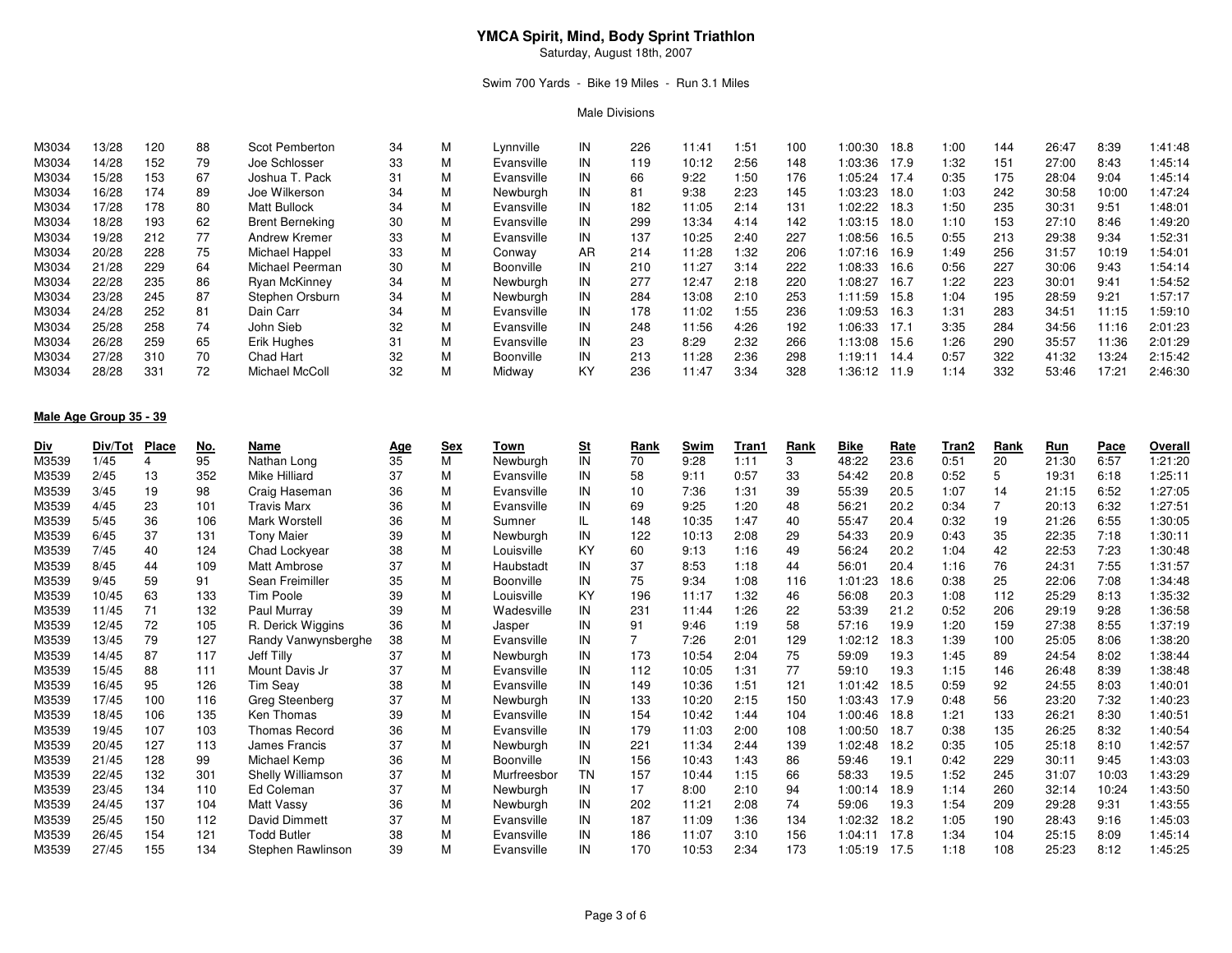# **YMCA Spirit, Mind, Body Sprint Triathlon** Saturday, August 18th, 2007

## Swim 700 Yards - Bike 19 Miles - Run 3.1 Miles

#### Male Divisions

| M3539 | 28/45 | 157 | 107 | Chris Lancaster    | 36 | м | Vincennes   | IN | 207 | 11:25 | 2:23 | 181 | 1:05:55<br>17.3   | 1:21 | 77  | 24:37 | 7:57  | 1:45:39 |
|-------|-------|-----|-----|--------------------|----|---|-------------|----|-----|-------|------|-----|-------------------|------|-----|-------|-------|---------|
| M3539 | 29/45 | 185 | 90  | Erik Elsea         | 35 | М | Newburgh    | IN | 184 | 11:07 | 1:59 | 219 | 1:08:19<br>16.7   | 1:43 | 114 | 25:32 | 8:14  | 1:48:37 |
| M3539 | 30/45 | 186 | 102 | Chris Peart        | 36 | М | Madisonvill | KY | 175 | 10:59 | 1:56 | 128 | 1:02:09<br>18.3   | 0:54 | 264 | 32:43 | 10:33 | 1:48:39 |
| M3539 | 31/45 | 188 | 123 | Doug Lawson        | 38 |   | Murray      | KY | 185 | 11:07 | 1:27 | 61  | 57:48<br>19.7     | 1:50 | 296 | 36:37 | 11:49 | 1:48:47 |
| M3539 | 32/45 | 191 | 92  | Terry Harmon       | 35 |   | Morganfield | KY | 224 | 11:37 | 2:10 | 163 | 1:04:33<br>17.7   | 1:22 | 208 | 29:24 | 9:29  | 1:49:04 |
| M3539 | 33/45 | 195 | 115 | Doug Roberts       | 37 | м | Newburgh    | IN | 306 | 13:56 | 2:48 | 162 | 1:04:30<br>17.7   | 0:58 | 154 | 27:19 | 8:49  | 1:49:27 |
| M3539 | 34/45 | 199 | 130 | Kyle Kiesel        | 39 | м | Evansville  | IN | 253 | 12:07 | 2:09 | 166 | 1:04:43<br>17.6   | 1:20 | 218 | 29:49 | 9:38  | 1:50:05 |
| M3539 | 35/45 | 203 | 108 | David Reddick      | 36 | М | Evansville  | IN | 223 | 11:35 | 2:17 | 190 | 1:06:24 17.2      | 1:02 | 214 | 29:39 | 9:34  | 1:50:55 |
| M3539 | 36/45 | 206 | 94  | Jonathan Spong     | 35 | М | Owensboro   | KY | 177 | 11:01 | 3:54 | 208 | 1:07:26<br>16.9   | 1:18 | 166 | 27:52 | 9:00  | 1:51:29 |
| M3539 | 37/45 | 222 | 129 | Jason Blue         | 39 | М | Evansville  | IN | 134 | 10:21 | 1:53 | 211 | 1:07:36<br>16.9   | 1:21 | 263 | 32:39 | 10:32 | 1:53:49 |
| M3539 | 38/45 | 226 | 120 | Wes Wilhite        | 37 | М | Newburgh    | IN | 228 | 11:43 | 2:48 | 239 | 1:10:10<br>16.2   | 2:17 | 152 | 27:04 | 8:44  | 1:54:01 |
| M3539 | 39/45 | 230 | 122 | Lance Games        | 38 | М | Owensboro   | KY | 153 | 10:41 | 5:14 | 193 | 1:06:36 17.1      | 1:16 | 239 | 30:36 | 9:53  | 1:54:22 |
| M3539 | 40/45 | 231 | 93  | Mike Kennedv       | 35 | м | Evansville  | IN | 212 | 11:27 | 2:18 | 249 | 16.0<br>1:11:14   | 0:47 | 187 | 28:38 | 9:15  | 1:54:22 |
| M3539 | 41/45 | 237 | 100 | Leslie Lilienthal  | 36 | М | Murray      | KY | 211 | 11:27 | 2:12 | 157 | 1:04:11<br>17.8   | 1:34 | 291 | 35:57 | 11:36 | 1:55:20 |
| M3539 | 42/45 | 257 | 128 | Scott Bonnell      | 38 | М |             |    | 85  | 9:41  | 2:44 | 288 | 1:17:45<br>14.7   | 0:53 | 220 | 29:52 | 9:38  | 2:00:53 |
| M3539 | 43/45 | 289 | 96  | Jeff Gorman        | 36 | м | Evansville  | IN | 310 | 14:06 | 3:48 | 259 | 1:12:38<br>15.7   | 1:59 | 293 | 36:04 | 11:38 | 2:08:33 |
| M3539 | 44/45 | 297 | 118 | Thomas Garten      | 37 | М | Evansville  | IN | 189 | 11:10 | 2:23 | 300 | 1:19:40<br>14.3   | 1:22 | 292 | 36:01 | 11:37 | 2:10:35 |
| M3539 | 45/45 | 330 | 125 | Darrell Pennington | 38 |   | Evansville  | IN | 326 | 16:07 | 3:31 | 332 | 1:40:07<br>- 11.4 | 2:03 | 318 | 40:10 | 12:58 | 2:41:55 |

#### **Male Age Group 40 - 44**

| <u>Div</u> | Div/Tot | Place          | <u>No.</u> | Name                   | <u>Age</u> | <u>Sex</u> | Town        | S <sub>t</sub> | Rank | Swim  | Tran1 | Rank | <u>Bike</u> | <b>Rate</b> | Tran2 | Rank | <u>Run</u> | <b>Pace</b> | Overall |
|------------|---------|----------------|------------|------------------------|------------|------------|-------------|----------------|------|-------|-------|------|-------------|-------------|-------|------|------------|-------------|---------|
| M4044      | 1/36    | $\overline{2}$ | 147        | Michael Kern           | 41         | м          | Santa Claus | IN             | 21   | 8:16  | 0:42  |      | 51:00       | 22.4        | 0:42  | 6    | 19:54      | 6:26        | 1:20:33 |
| M4044      | 2/36    | 8              | 165        | Robert Montani         | 43         | м          | Nashville   |                | 5    | 7:20  | 1:06  | 15   | 52:27       | 21.7        | 0:45  | 16   | 21:20      | 6:53        | 1:22:56 |
| M4044      | 3/36    | 16             | 167        | Keith Bartley          | 44         | M          | Jasper      | IN             | 107  | 10:01 | 1:37  | 10   | 51:18       | 22.2        | 1:26  | 28   | 22:08      | 7:09        | 1:26:29 |
| M4044      | 4/36    | 17             | 166        | Tom Whitehurst         | 43         | M          | Evansville  | IN             | 11   | 7:40  | 1:37  | 14   | 52:14       | 21.8        | 1:00  | 74   | 24:28      | 7:54        | 1:26:57 |
| M4044      | 5/36    | 28             | 171        | <b>Brian Rainey</b>    | 44         | M          | Washington  | IN             | 180  | 11:03 | 0:57  | 32   | 54:38       | 20.9        | 0:57  | 17   | 21:23      | 6:54        | 1:28:56 |
| M4044      | 6/36    | 31             | 160        | <b>Bill Elder</b>      | 43         | М          | Murray      | KY             | 53   | 9:06  | 1:27  | 26   | 54:32       | 20.9        | 1:34  | 41   | 22:50      | 7:22        | 1:29:27 |
| M4044      | 7/36    | 34             | 136        | Kurt Anderson          | 40         | м          | Owensboro   | KY             | 65   | 9:21  | 2:05  | 31   | 54:35       | 20.9        | 1:34  | 31   | 22:18      | 7:12        | 1:29:50 |
| M4044      | 8/36    | 43             | 172        | Dennis Thimling        | 44         | М          | Jasper      | IN             | 113  | 10:08 | 1:26  | 19   | 53:29       | 21.3        | 1:41  | 95   | 25:01      | 8:05        | 1:31:43 |
| M4044      | 9/36    | 46             | 168        | Mason Flake Jr.        | 44         | M          | Newburgh    | IN             | 99   | 9:51  | 1:46  | 35   | 54:46       | 20.8        | 2:12  | 64   | 23:45      | 7:40        | 1:32:18 |
| M4044      | 10/36   | 47             | 150        | Lohn Weber             | 41         | M          | Independenc | MO             | 86   | 9:41  | 2:06  | 59   | 57:19       | 19.9        | 0:58  | 33   | 22:25      | 7:14        | 1:32:28 |
| M4044      | 11/36   | 51             | 138        | Andy Graham            | 40         | М          | Murray      | KY             | 150  | 10:37 | 1:54  | 87   | 59:47       | 19.1        | 1:45  |      | 19:25      | 6:16        | 1:33:27 |
| M4044      | 12/36   | 86             | 148        | Jack Spencer           | 41         | М          | Evansville  | IN             | 254  | 12:07 | 1:36  | 54   | 56:37       | 20.1        | 2:10  | 126  | 26:11      | 8:27        | 1:38:39 |
| M4044      | 13/36   | 92             | 137        | Mic Bradford           | 40         | M          | Newburgh    | IN             | 140  | 10:28 | 1:59  | 84   | 59:43       | 19.1        | 1:27  | 127  | 26:11      | 8:27        | 1:39:47 |
| M4044      | 14/36   | 97             | 143        | Scott Van Wormer       | 40         | м          | Evansville  | IN             | 147  | 10:35 | 1:54  | 90   | 1:00:03     | 19.0        | 1:03  | 140  | 26:34      | 8:35        | 1:40:08 |
| M4044      | 15/36   | 99             | 169        | <b>Mitchell Parker</b> | 44         | М          | Petersburg  | IN             | 266  | 12:29 | 1:26  | 106  | 1:00:49     | 18.7        | 0:50  | 80   | 24:45      | 7:59        | 1:40:17 |
| M4044      | 16/36   | 110            | 142        | Jeff Thomas            | 40         | M          | Evansville  | IN             | 87   | 9:42  | 2:41  | 178  | 1:05:31     | 17.4        | 0:38  | 34   | 22:27      | 7:15        | 1:40:58 |
| M4044      | 17/36   | 113            | 156        | <b>Tim Stutler</b>     | 42         | M          | Madisonvill | KY             | 165  | 10:49 | 0:59  | 88   | 1:00:00     | 19.0        | 1:38  | 163  | 27:47      | 8:58        | 1:41:11 |
| M4044      | 18/36   | 123            | 155        | <b>Robert Putz</b>     | 42         | М          | Louisville  | KY             | 205  | 11:25 | 1:50  | 187  | 1:06:04     | 17.3        | 0:34  | 36   | 22:38      | 7:19        | 1:42:29 |
| M4044      | 19/36   | 145            | 162        | Keith Herrenbruck      | 43         | M          | Evansville  | IN             | 317  | 14:37 | 2:10  | 96   | 1:00:20     | 18.9        | 1:48  | 117  | 25:52      | 8:21        | 1:44:45 |
| M4044      | 20/36   | 164            | 161        | Keith Findley          | 43         | M          | Elberfeld   | IN             | 152  | 10:40 | 3:16  | 125  | 1:02:02     | 18.4        | 1:20  | 196  | 29:02      | 9:22        | 1:46:18 |
| M4044      | 21/36   | 172            | 153        | Jeff Humphrey          | 42         | M          | Owensboro   | KY             | 174  | 10:57 | 2:15  | 160  | 1:04:21     | 17.7        | 0:59  | 192  | 28:45      | 9:17        | 1:47:16 |
| M4044      | 22/36   | 175            | 163        | John Johnson           | 43         | M          | Evansville  | IN             |      |       | 19:32 | 154  | 1:03:57     | 17.8        | 1:29  | 198  | 29:08      | 9:24        | 1:47:34 |
| M4044      | 23/36   | 176            | 139        | Robert Lyons           | 40         | М          | Murray      | KY             | 301  | 13:37 | 2:39  | 119  | 1:01:32     | 18.5        | 1:36  | 184  | 28:28      | 9:11        | 1:47:50 |
| M4044      | 24/36   | 179            | 164        | Alan Meier             | 43         | М          | Evansville  | IN             | 160  | 10:45 | 2:43  | 111  | 1:01:01     | 18.7        | 2:55  | 240  | 30:39      | 9:54        | 1:48:02 |
| M4044      | 25/36   | 183            | 152        | Martin Brown           | 42         | м          | Evansville  | IN             | 67   | 9:22  | 3:13  | 215  | 1:08:00     | 16.8        | 1:57  | 122  | 26:00      | 8:23        | :48:29  |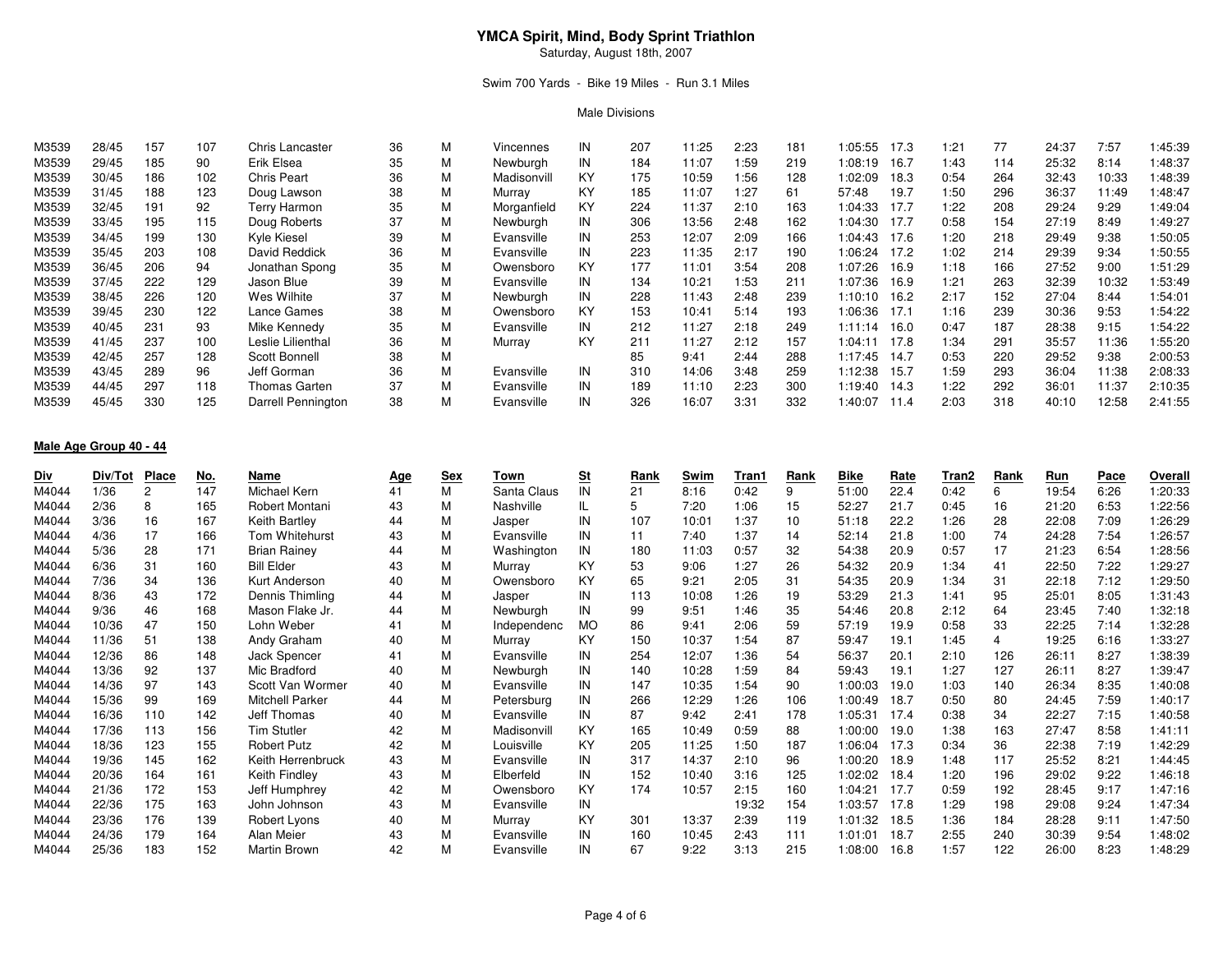# **YMCA Spirit, Mind, Body Sprint Triathlon** Saturday, August 18th, 2007

# Swim 700 Yards - Bike 19 Miles - Run 3.1 Miles

#### Male Divisions

| M4044 | 26/36 | 184 | 141 | Randy Taylor            | 40 | м | Murray      | KY | 208 | 11:25 | 2:16  | 174 | l:05:20 | 17.4  | 1:33 | 172 | 28:03 | 9:03  | 1:48:35 |
|-------|-------|-----|-----|-------------------------|----|---|-------------|----|-----|-------|-------|-----|---------|-------|------|-----|-------|-------|---------|
|       |       |     |     |                         |    |   |             |    |     |       |       |     |         |       |      |     |       |       |         |
| M4044 | 27/36 | 189 | 145 | Steve Hoover            | 40 | м |             |    | 167 | 10:51 | 48: ا | 242 | l:10:32 | 16.2  | 0:52 | 90  | 24:55 | 8:03  | 1:48:55 |
| M4044 | 28/36 | 204 | 146 | Scot Sherman            | 40 | м | Morganfield | KY | 48  | 9:03  | 2:07  | 210 | 1:07:32 | 16.9  | 1:22 | 244 | 31:00 | 10:00 | 1:51:02 |
| M4044 | 29/36 | 209 | 157 | Stan Wilhite            | 42 | M | Newburgh    | IN | 203 | 11:22 | 2:25  | 209 | 1:07:30 | 16.9  | 1:35 | 211 | 29:35 | 9:33  | 1:52:25 |
| M4044 | 30/36 | 215 | 149 | Allen Walker            | 41 | M | Newburgh    | IN | 307 | 13:56 | 1:53  | 201 | 1:07:06 | 17.0  | 1:11 | 193 | 28:52 | 9:19  | :52:56  |
| M4044 | 31/36 | 249 | 144 | Jeff Winchester         | 40 |   | Newburgh    | IN | 143 | 10:30 | 2:05  | 248 | 1:11:08 | 16.0  | 0:54 | 271 | 33:28 | 10:48 | :58:03  |
| M4044 | 32/36 | 268 | 311 | Dana Greenfield         | 40 | м | Evansville  | IN | 324 | 15:57 | 4:24  | 241 | 1:10:29 | 16.2  | 2:30 | 221 | 29:52 | 9:38  | 2:03:11 |
| M4044 | 33/36 | 279 | 159 | <b>Bill Blanke</b>      | 43 | м | Newburgh    | IN | 105 | 9:59  | 3:43  | 277 | 1:15:03 | 15.2  | 1:13 | 294 | 36:06 | 11:39 | 2:06:03 |
| M4044 | 34/36 | 311 | 140 | <b>Robert Pemberton</b> | 40 | м | Evansville  | IN | 330 | 18:01 | 2:57  | 281 | 1:15:31 | -15.1 |      |     |       |       | 2:16:23 |
| M4044 | 35/36 | 312 | 154 | Jeff Purdue             | 42 | м | Evansville  | IN | 309 | 14:06 | 4:08  | 305 | :20:48  | 14.1  | 0:29 | 299 | 36:55 | 11:55 | 2:16:23 |
| M4044 | 36/36 | 317 | 158 | Matt Bartek             | 42 | м | Evansville  | IN | 237 | 11:48 | 2:34  | 326 | 1:32:56 | 12.3  | 0:58 | 241 | 30:49 | 9:57  | 2:19:03 |

## **Male Age Group 45 - 49**

| <u>Div</u> | Div/Tot                | Place | <u>No.</u> | Name                   | <u>Age</u> | <b>Sex</b> | Town               | S <sub>t</sub> | Rank | Swim  | Tran1 | Rank | <b>Bike</b> | <b>Rate</b> | Tran2 | Rank | <b>Run</b> | Pace  | Overall |
|------------|------------------------|-------|------------|------------------------|------------|------------|--------------------|----------------|------|-------|-------|------|-------------|-------------|-------|------|------------|-------|---------|
| M4549      | 1/24                   |       | 184        | <b>Bobby Terrell</b>   | 46         | М          |                    |                | 20   | 8:13  | 0:55  |      | 49:34       | 23.0        | 0:57  | 39   | 22:44      | 7:20  | 1:22:21 |
| M4549      | 2/24                   | 9     | 193        | Paul Asay              | 49         | М          | <b>Terre Haute</b> | IN             | 103  | 9:56  | 0:28  |      | 50:39       | 22.5        | 0:36  | 27   | 22:08      | 7:09  | 1:23:46 |
| M4549      | 3/24                   | 22    | 174        | Dennis Kiesel          | 45         | М          | Poseyville         | IN             | 88   | 9:42  | 1:32  | 16   | 52:27       | 21.7        | 0:54  | 40   | 22:47      | 7:21  | 1:27:20 |
| M4549      | 4/24                   | 42    | 181        | Mark Hill              | 46         | М          | Evansville         | IN             | 72   | 9:31  | 1:33  | 41   | 55:50       | 20.4        | 0:56  | 55   | 23:18      | 7:31  | 1:31:06 |
| M4549      | 5/24                   | 48    | 178        | Andrew Tharp           | 45         | М          | Evansville         | IN             | 3    | 7:13  | 1:32  | 51   | 56:25       | 20.2        | 1:26  | 130  | 26:15      | 8:29  | 1:32:49 |
| M4549      | 6/24                   | 61    | 182        | Pat Hogan              | 46         | М          | Brownsburg         | IN             | 116  | 10:10 | 1:30  | 69   | 58:55       | 19.3        | 1:16  | 52   | 23:14      | 7:30  | 1:35:02 |
| M4549      | 7/24                   | 64    | 185        | <b>Warren Matthews</b> | 47         | М          | Evansville         | IN             | 246  | 11:54 | 1:51  | 52   | 56:34       | 20.2        | 1:42  | 62   | 23:45      | 7:40  | 1:35:44 |
| M4549      | 8/24                   | 96    | 192        | <b>Bob Scheller</b>    | 48         | М          | Evansville         | IN             | 71   | 9:29  | 2:24  | 138  | 1:02:45     | 18.2        | 0:31  | 93   | 24:58      | 8:04  | 1:40:04 |
| M4549      | 9/24                   | 111   | 188        | Dean Beckman           | 48         | М          | Jasper             | IN             | 101  | 9:55  | 2:04  | 57   | 57:14       | 19.9        | 1:29  | 232  | 30:21      | 9:48  | 1:41:01 |
| M4549      | 10/24                  | 115   | 195        | Patrick Montgomery     | 49         | М          | Haubstadt          | IN             | 270  | 12:35 | 2:01  | 124  | 1:01:53     | 18.4        | 0:38  | 75   | 24:28      | 7:54  | 1:41:34 |
| M4549      | 11/24                  | 116   | 190        | <b>Thomas Dowd</b>     | 48         | М          | Evansville         | IN             | 280  | 13:00 | 2:49  | 99   | 1:00:26     | 18.9        | 1:54  | 59   | 23:30      | 7:35  | 1:41:37 |
| M4549      | 12/24                  | 129   | 186        | Andrew Robards         | 47         | М          | Evansville         | IN             | 104  | 9:58  | 1:49  | 137  | 1:02:40     | 18.2        | 1:59  | 149  | 26:55      | 8:41  | 1:43:19 |
| M4549      | 13/24                  | 140   | 177        | Joseph Shrode          | 45         | М          | Newburgh           | IN             | 95   | 9:50  | 1:39  | 172  | 1:05:11     | 17.5        | 1:14  | 137  | 26:31      | 8:33  | 1:44:23 |
| M4549      | 14/24                  | 141   | 189        | <b>Terry Conger</b>    | 48         | М          | Evansville         | IN             | 269  | 12:34 | 1:20  | 130  | 1:02:19     | 18.3        | 1:30  | 147  | 26:50      | 8:40  | 1:44:31 |
| M4549      | 15/24                  | 142   | 183        | Greg Wilhite           | 46         | M          | Newburgh           | IN             | 262  | 12:18 | 1:58  | 136  | 1:02:33     | 18.2        | 1:16  | 138  | 26:32      | 8:34  | 1:44:36 |
| M4549      | 16/24                  | 144   | 196        | Joseph Rosebrock       | 49         | М          | Newburgh           | IN             | 313  | 14:17 | 2:36  | 47   | 56:20       | 20.2        | 1:30  | 225  | 30:03      | 9:42  | 1:44:44 |
| M4549      | 17/24                  | 146   | 179        | Mike Tresslar          | 45         | М          | Evansville         | IN             | 102  | 9:56  | 2:10  | 197  | 1:06:48     | 17.1        | 1:12  | 81   | 24:45      | 7:59  | 1:44:49 |
| M4549      | 18/24                  | 147   | 191        | Marc Peebles           | 48         | М          | Murray             | KY             | 126  | 10:15 | 3:15  | 153  | 1:03:56     | 17.8        | 1:44  | 116  | 25:41      | 8:17  | 1:44:49 |
| M4549      | 19/24                  | 156   | 175        | Jim Lynd               | 45         | М          | Louisville         | IN             | 114  | 10:08 | 2:32  | 135  | 1:02:32     | 18.2        | 2:20  | 173  | 28:03      | 9:03  | 1:45:34 |
| M4549      | 20/24                  | 166   | 187        | Steven Titzer          | 47         | М          | Evansville         | IN             | 249  | 12:02 | 2:23  | 168  | 1:04:51     | 17.6        | 1:45  | 110  | 25:27      | 8:13  | 1:46:25 |
| M4549      | 21/24                  | 167   | 180        | <b>Scott Culiver</b>   | 46         | М          | Newburgh           | IN             | 97   | 9:51  | 1:33  | 95   | 1:00:20     | 18.9        | 1:40  | 268  | 33:14      | 10:44 | 1:46:36 |
| M4549      | 22/24                  | 202   | 173        | <b>Richard Culiver</b> | 45         | м          | Newburgh           | IN             | 139  | 10:28 | 1:51  | 149  | 1:03:38     | 17.9        | 1:20  | 274  | 33:39      | 10:52 | 1:50:54 |
| M4549      | 23/24                  | 218   | 194        | David Jerrell          | 49         | м          | Sellersburg        | IN             | 206  | 11:25 | 3:00  | 224  | 1:08:37     | 16.6        | 1:13  | 200  | 29:10      | 9:25  | 1:53:24 |
| M4549      | 24/24                  | 219   | 176        | David Rosendale        | 45         | М          | Mt. Vernon         | IN             | 241  | 11:51 | 3:29  | 216  | 1:08:03     | 16.8        | 1:16  | 194  | 28:58      | 9:21  | 1:53:35 |
|            |                        |       |            |                        |            |            |                    |                |      |       |       |      |             |             |       |      |            |       |         |
|            | Male Age Group 50 - 54 |       |            |                        |            |            |                    |                |      |       |       |      |             |             |       |      |            |       |         |

| <u>Div</u> | Div/Tot Place |      | No. | Name              | Aae | Sex | Town        |    | <u>Rank</u> | Swim  | Tran1 | Rank | Bike  | Rate | Tran2 | Rank | Run   | Pace | <b>Overall</b> |
|------------|---------------|------|-----|-------------------|-----|-----|-------------|----|-------------|-------|-------|------|-------|------|-------|------|-------|------|----------------|
| M5054      | 1/12          | - 18 | 197 | Larry Donald      |     |     | Evansville  | IN | 127         | 10:15 | 0:50  | 20   | 53:30 | 21.3 | 1:06  | -18  | 21:24 | 6:55 | 1:27:04        |
| M5054      | 2/12          | 49   | 202 | Glenn Weil        |     |     | Jasper      |    | 233         | 11:46 | 1:31  |      | 55:52 | 20.4 | 0:52  | -43  | 22:53 | 7:23 | 1:32:53        |
| M5054      | 3/12          | -80  | 203 | <b>Ray Parker</b> |     |     | Bloomington | IN | 232         | 11:46 | 2:18  |      | 58:18 | 19.6 | 1:16  | - 84 | 24:48 | 8:00 | 1:38:24        |